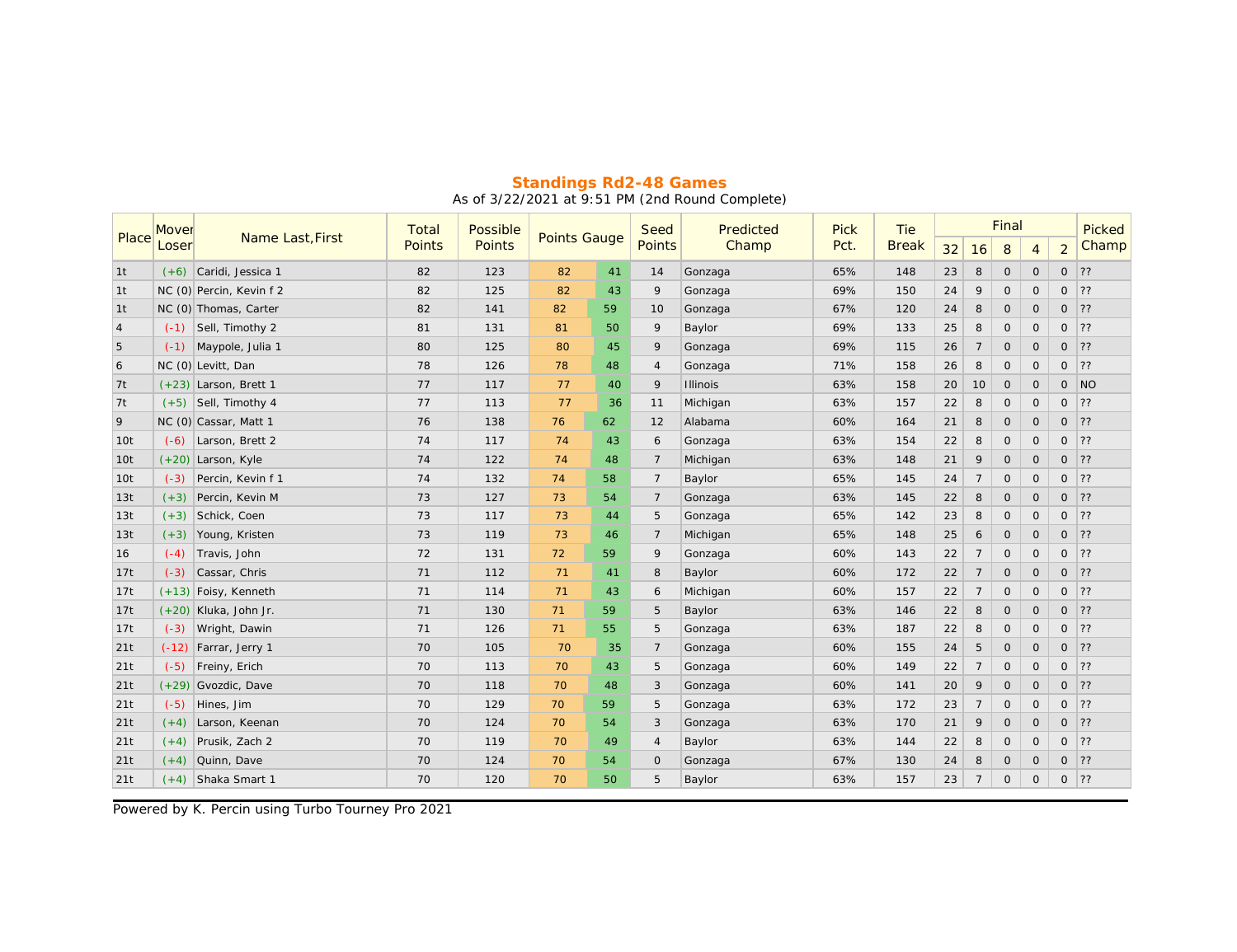|       | Mover   | Name Last, First         | Total         | Possible | <b>Points Gauge</b> |    | Seed           | Predicted       | <b>Pick</b> | Tie          |    |                | Final       | Picked         |                |                          |
|-------|---------|--------------------------|---------------|----------|---------------------|----|----------------|-----------------|-------------|--------------|----|----------------|-------------|----------------|----------------|--------------------------|
| Place | Loser   |                          | <b>Points</b> | Points   |                     |    | <b>Points</b>  | Champ           | Pct.        | <b>Break</b> | 32 | 16             | 8           | $\overline{4}$ | $\overline{2}$ | Champ                    |
| 29t   |         | $(+50)$ Farrar, Jerry 2  | 69            | 106      | 69                  | 37 | 6              | Illinois        | 60%         | 156          | 22 | $\overline{7}$ | $\circ$     | $\mathbf{O}$   | $\circ$        | NO                       |
| 29t   | $(+1)$  | Milligan, Susanne        | 69            | 108      | 69                  | 39 | 4              | Gonzaga         | 63%         | 157          | 23 | $\overline{7}$ | $\circ$     | $\circ$        | $\circ$        | ??                       |
| 29t   |         | $(+50)$ Soboleski, Mike  | 69            | 118      | 69                  | 49 | $\overline{4}$ | <b>Illinois</b> | 60%         | 167          | 20 | 9              | $\circ$     | $\circ$        | $\circ$        | NO                       |
| 29t   |         | $(+21)$ Zuniga, Isabel 1 | 69            | 99       | 69                  | 30 | 8              | Gonzaga         | 58%         | 158          | 21 | $\overline{7}$ | $\circ$     | $\circ$        | $\circ$        | 22                       |
| 33t   | $(+4)$  | Caridi, Jessica 2        | 68            | 96       | 68                  | 28 | 3              | Ohio St         | 58%         | 164          | 19 | 9              | $\circ$     | $\circ$        | $\circ$        | N                        |
| 33t   | $(-12)$ | Carroll, Nathan          | 68            | 131      | 68                  | 63 | 6              | Gonzaga         | 58%         | 125          | 20 | 8              | $\circ$     | $\circ$        | $\circ$        | 22                       |
| 33t   | $(+4)$  | <b>Fitzsimmons/Hines</b> | 68            | 116      | 68                  | 48 | 2              | Alabama         | 63%         | 190          | 22 | 8              | $\circ$     | $\circ$        | $\circ$        | 22                       |
| 33t   | $(+4)$  | Larson, Cam              | 68            | 107      | 68                  | 39 | $\overline{4}$ | Gonzaga         | 60%         | 157          | 21 | 8              | $\circ$     | $\circ$        | $\circ$        | 22                       |
| 33t   | $(+4)$  | Sell, Don 2              | 68            | 111      | 68                  | 43 | $\overline{2}$ | Gonzaga         | 63%         | 157          | 22 | 8              | $\circ$     | $\circ$        | $\circ$        | 22                       |
| 33t   | $(+4)$  | Smith, James M.          | 68            | 116      | 68                  | 48 | $\circ$        | Gonzaga         | 65%         | 162          | 23 | 8              | $\circ$     | $\circ$        | $\mathbf{O}$   | 22                       |
| 33t   | $(-12)$ | Stevens, Brad            | 68            | 109      | 68                  | 41 | 3              | <b>Illinois</b> | 63%         | 152          | 23 | $\overline{7}$ | $\circ$     | $\circ$        | $\circ$        | N                        |
| 40t   |         | $(+10)$ Cassar, Chuck    | 67            | 108      | 67                  | 41 | $\circ$        | <b>Illinois</b> | 65%         | 181          | 24 | $\overline{7}$ | $\circ$     | $\circ$        | $\circ$        | NO                       |
| 40t   |         | $(+10)$ Eichold, Tres    | 67            | 106      | 67                  | 39 | 6              | Baylor          | 56%         | 148          | 20 | $\overline{7}$ | $\circ$     | $\circ$        | $\circ$        | 22                       |
| 40t   |         | $(-15)$ Gee, Jackie      | 67            | 126      | 67                  | 59 | $\mathbf 0$    | Michigan        | 63%         | 142          | 21 | 9              | $\circ$     | $\circ$        | $\circ$        | 22                       |
| 40t   |         | $(+10)$ Kroll, Ron       | 67            | 99       | 67                  | 32 | $\mathbf{O}$   | <b>Illinois</b> | 63%         | 154          | 21 | 9              | $\circ$     | $\circ$        | $\circ$        | NO                       |
| 40t   |         | $(+10)$ Takeshita, Gina  | 67            | 134      | 67                  | 67 | 3              | Gonzaga         | 60%         | 126          | 21 | 8              | $\circ$     | $\circ$        | $\circ$        | 22                       |
| 40t   |         | $(+10)$ Young, Drew      | 67            | 113      | 67                  | 46 | $\overline{4}$ | Gonzaga         | 60%         | 175          | 22 | $\overline{7}$ | $\circ$     | $\circ$        | $\circ$        | 22                       |
| 40t   |         | (-31) Zaragoza, DeMarcus | 67            | 102      | 67                  | 35 | $\overline{7}$ | Gonzaga         | 60%         | 127          | 25 | $\overline{4}$ | $\circ$     | $\circ$        | $\mathbf{O}$   | 22                       |
| 47t   |         | $(+14)$ Kluka, Julie     | 66            | 109      | 66                  | 43 | 5              | Michigan        | 56%         | 51           | 20 | $\overline{7}$ | $\circ$     | $\circ$        | $\circ$        | 22                       |
| 47t   |         | $(+14)$ Lim, Henry       | 66            | 118      | 66                  | 52 | $\overline{4}$ | Gonzaga         | 58%         | 129          | 20 | 8              | $\circ$     | $\circ$        | $\circ$        | 22                       |
| 47t   |         | $(-17)$ Prusik, Zach 3   | 66            | 93       | 66                  | 27 | 5              | <b>Illinois</b> | 58%         | 170          | 21 | $\overline{7}$ | $\circ$     | $\circ$        | $\circ$        | $\overline{\mathsf{NO}}$ |
| 47t   |         | $(-17)$ Sell, Don 1      | 66            | 116      | 66                  | 50 | 5              | Baylor          | 58%         | 150          | 21 | $\overline{7}$ | $\circ$     | $\circ$        | $\circ$        | ??                       |
| 47t   |         | (-17) Thomas, Chris      | 66            | 105      | 66                  | 39 | $\overline{c}$ | Gonzaga         | 60%         | 152          | 21 | 8              | $\circ$     | $\circ$        | 0              | ??                       |
| 52t   |         | $(-15)$ Chu, Chris       | 65            | 119      | 65                  | 54 | $\overline{4}$ | Houston         | 58%         | 177          | 21 | $\overline{7}$ | $\circ$     | $\mathbf{O}$   | $\circ$        | ??                       |
| 52t   | $(+9)$  | Freiny, Bernd            | 65            | 108      | 65                  | 43 | 4              | Baylor          | 58%         | 158          | 21 | $\overline{7}$ | $\mathsf O$ | $\circ$        | $\circ$        | ??                       |
| 52t   | $(-15)$ | Hannigan, Emily          | 65            | 117      | 65                  | 52 | $\overline{2}$ | Michigan        | 58%         | 135          | 21 | $\overline{7}$ | $\circ$     | $\circ$        | $\circ$        | ??                       |
| 52t   | $(-31)$ | Lewis, Steve 1           | 65            | 104      | 65                  | 39 | $\overline{4}$ | Gonzaga         | 58%         | 141          | 21 | $\overline{7}$ | $\circ$     | $\circ$        | $\circ$        | 22                       |
| 52t   |         | (-15) Manzanares, Ryan 2 | 65            | 98       | 65                  | 33 | $\circ$        | <b>Illinois</b> | 60%         | 129          | 22 | $\overline{7}$ | $\circ$     | $\mathbf{O}$   | $\circ$        | N                        |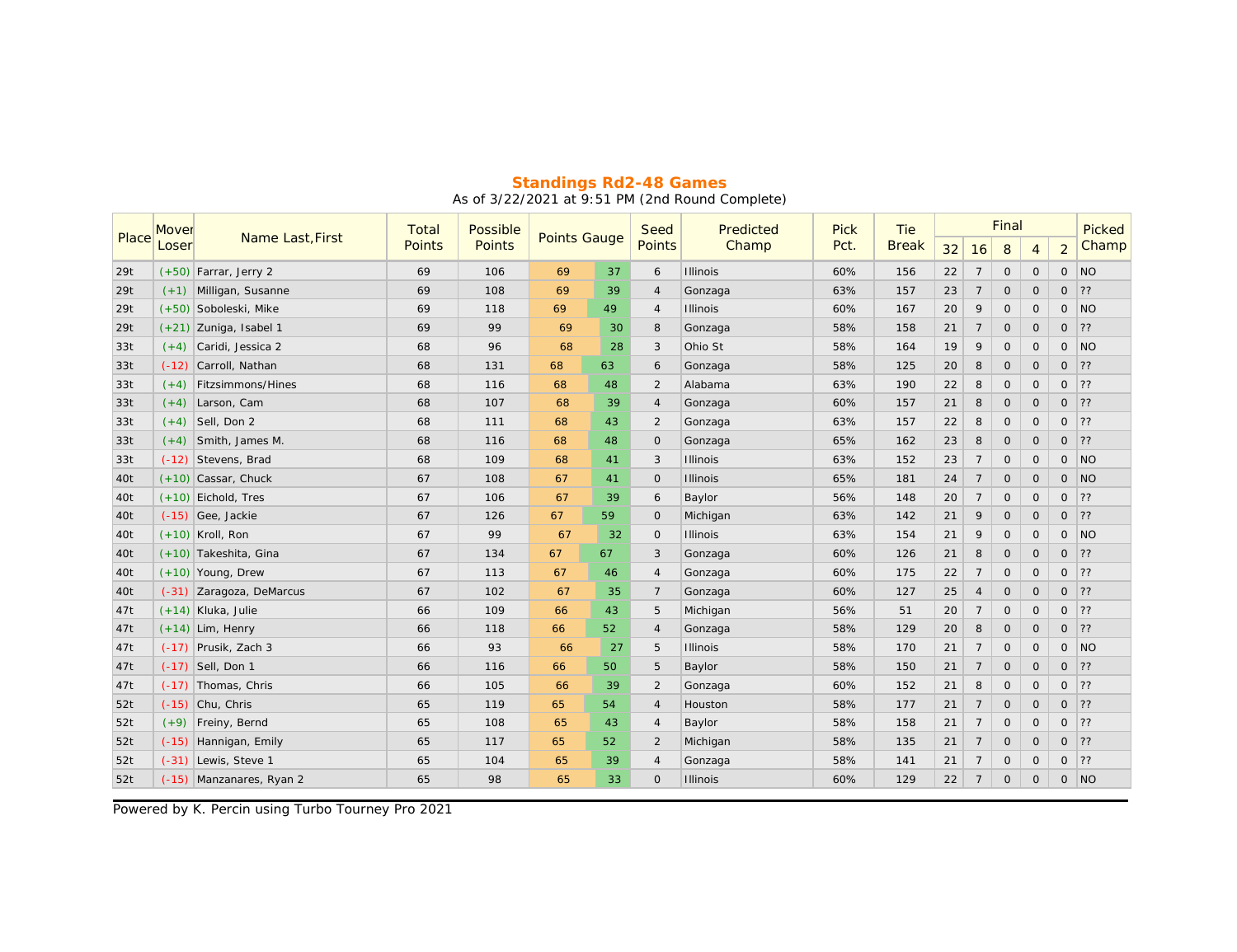|       | Mover   |                           | Total         | Possible | <b>Points Gauge</b> |    | Seed           | Predicted       | <b>Pick</b> | Tie          |    |                | Final   |              |                | Picked         |
|-------|---------|---------------------------|---------------|----------|---------------------|----|----------------|-----------------|-------------|--------------|----|----------------|---------|--------------|----------------|----------------|
| Place | Loser   | Name Last, First          | <b>Points</b> | Points   |                     |    | <b>Points</b>  | Champ           | Pct.        | <b>Break</b> | 32 | 16             | 8       | 4            | $\overline{2}$ | Champ          |
| 52t   |         | $(-31)$ Percin, Tom 1     | 65            | 111      | 65                  | 46 | 6              | Gonzaga         | 58%         | 155          | 23 | 5              | $\circ$ | $\circ$      | $\circ$        | 22             |
| 58t   |         | $(+21)$ Derocher, Daniel  | 64            | 114      | 64                  | 50 | 3              | Michigan        | 58%         | 158          | 21 | $\overline{7}$ | $\circ$ | $\circ$      | $\circ$        | 22             |
| 58t   | $(-8)$  | Weeber, Kellen            | 64            | 112      | 64                  | 48 | 3              | Baylor          | 58%         | 136          | 21 | $\overline{7}$ | $\circ$ | $\circ$      | $\circ$        | 22             |
| 60t   | $(+1)$  | Farrar, Kerri 1           | 63            | 113      | 63                  | 50 | $\circ$        | Gonzaga         | 60%         | 150          | 22 | $\overline{7}$ | $\circ$ | $\circ$      | $\circ$        | ?              |
| 60t   |         | $(+32)$ Hines, Cindi      | 63            | 98       | 63                  | 35 | $\overline{2}$ | Gonzaga         | 58%         | 180          | 21 | $\overline{7}$ | $\circ$ | $\circ$      | $\circ$        | 22             |
| 60t   |         | $(+1)$ Kluka, Marilyn     | 63            | 108      | 63                  | 45 | $\circ$        | Gonzaga         | 60%         | 151          | 22 | $\overline{7}$ | $\circ$ | $\circ$      | $\circ$        | 22             |
| 60t   |         | $(+32)$ Lewis, Steve 2    | 63            | 95       | 63                  | 32 | 0              | <b>Illinois</b> | 60%         | 143          | 22 | $\overline{7}$ | $\circ$ | $\circ$      | $\circ$        | N <sub>O</sub> |
| 60t   |         | $(+1)$ Percin, Eric       | 63            | 117      | 63                  | 54 | $\circ$        | Michigan        | 58%         | 155          | 21 | $\overline{7}$ | $\circ$ | $\circ$      | $\circ$        | $\overline{?}$ |
| 60t   |         | $(+32)$ Prusik, Zach 1    | 63            | 106      | 63                  | 43 | $\overline{4}$ | Gonzaga         | 56%         | 169          | 20 | $\overline{7}$ | $\circ$ | $\circ$      | $\circ$        | 22             |
| 60t   | $(+1)$  | Ross, Adam 1              | 63            | 113      | 63                  | 50 | $\overline{4}$ | Baylor          | 54%         | 144          | 19 | $\overline{7}$ | $\circ$ | $\circ$      | $\circ$        | 22             |
| 60t   | $(+1)$  | Thomas, Katherine         | 63            | 84       | 63                  | 21 | 2              | Iowa            | 58%         | 104          | 21 | $\overline{7}$ | $\circ$ | $\circ$      | $\circ$        | N              |
| 60t   | $(+1)$  | Weeber, Stephanie         | 63            | 102      | 63                  | 39 | $\overline{4}$ | Michigan        | 54%         | 183          | 19 | $\overline{7}$ | $\circ$ | $\circ$      | $\circ$        | 22             |
| 69t   | $(-32)$ | Cordova, Lee 2            | 62            | 75       | 62                  | 13 | $\overline{4}$ | Ohio St         | 56%         | 148          | 21 | 6              | $\circ$ | $\mathsf{O}$ | $\circ$        | NO             |
| 69t   | $(+7)$  | Kwiatkowski, Adam 3       | 62            | 125      | 62                  | 63 | $\circ$        | Baylor          | 56%         | 126          | 19 | 8              | $\circ$ | $\circ$      | $\circ$        | 22             |
| 69t   | $(+7)$  | Levitt, Jim               | 62            | 116      | 62                  | 54 | $\circ$        | Gonzaga         | 58%         | 144          | 22 | 6              | $\circ$ | $\circ$      | $\circ$        | 22             |
| 69t   |         | $(+32)$ Percin, Ken 2     | 62            | 98       | 62                  | 36 | $\overline{2}$ | <b>Illinois</b> | 54%         | 145          | 18 | 8              | $\circ$ | $\mathbf{O}$ | $\circ$        | <b>NO</b>      |
| 69t   |         | $(+32)$ Ross, Adam 2      | 62            | 125      | 62                  | 63 | $\circ$        | Michigan        | 58%         | 144          | 20 | 8              | $\circ$ | $\circ$      | 0              | 22             |
| 69t   |         | $(+32)$ Sell, Timothy 1   | 62            | 103      | 62                  | 41 | $\mathsf{O}$   | <b>Illinois</b> | 58%         | 137          | 20 | 8              | $\circ$ | $\circ$      | $\circ$        | N              |
| 69t   |         | $(-32)$ Sell, Timothy 3   | 62            | 108      | 62                  | 46 | $\overline{4}$ | Gonzaga         | 54%         | 150          | 20 | 6              | $\circ$ | $\circ$      | $\circ$        | 22             |
| 69t   |         | $(-32)$ Shaka Smart 2     | 62            | 116      | 62                  | 54 | 3              | Gonzaga         | 58%         | 153          | 23 | 5              | $\circ$ | $\circ$      | $\Omega$       | 22             |
| 69t   | $(-32)$ | Wright, Larry 2           | 62            | 103      | 62                  | 41 | $\overline{7}$ | <b>Illinois</b> | 54%         | 151          | 21 | 5              | $\circ$ | $\circ$      | $\circ$        | <b>NO</b>      |
| 69t   |         | $(+32)$ Zaragoza, Dorothy | 62            | 112      | 62                  | 50 | $\overline{2}$ | Gonzaga         | 58%         | 159          | 22 | 6              | $\circ$ | $\circ$      | $\circ$        | $\overline{?}$ |
| 79t   |         | $(-29)$ Farrar, Kerri 2   | 61            | 104      | 61                  | 43 | $\overline{4}$ | Baylor          | 54%         | 158          | 21 | 5              | $\circ$ | $\circ$      | $\circ$        | 22             |
| 79t   |         | NC (0) Hannigan, Mike     | 61            | 96       | 61                  | 35 | 5              | Michigan        | 54%         | 149          | 20 | 6              | $\circ$ | $\circ$      | 0              | 22             |
| 79t   |         | NC (0) Hannigan, Mikey    | 61            | 106      | 61                  | 45 | $\overline{2}$ | Baylor          | 54%         | 137          | 19 | $\overline{7}$ | $\circ$ | $\circ$      | $\circ$        | 22             |
| 79t   |         | (-29) Oenguen, Berrin     | 61            | 128      | 61                  | 67 | 3              | Gonzaga         | 52%         | 133          | 17 | 8              | $\circ$ | $\circ$      | $\circ$        | 22             |
| 79t   |         | NC (0) Percin, Keith 1    | 61            | 109      | 61                  | 48 | $\circ$        | Gonzaga         | 58%         | 156          | 21 | $\overline{7}$ | $\circ$ | $\mathsf{O}$ | $\circ$        | 22             |
| 79t   |         | NC (0) Percin, Keith 2    | 61            | 106      | 61                  | 45 | $\circ$        | <b>Illinois</b> | 58%         | 154          | 21 | $\overline{7}$ | $\circ$ | $\circ$      | $\circ$        | N <sup>O</sup> |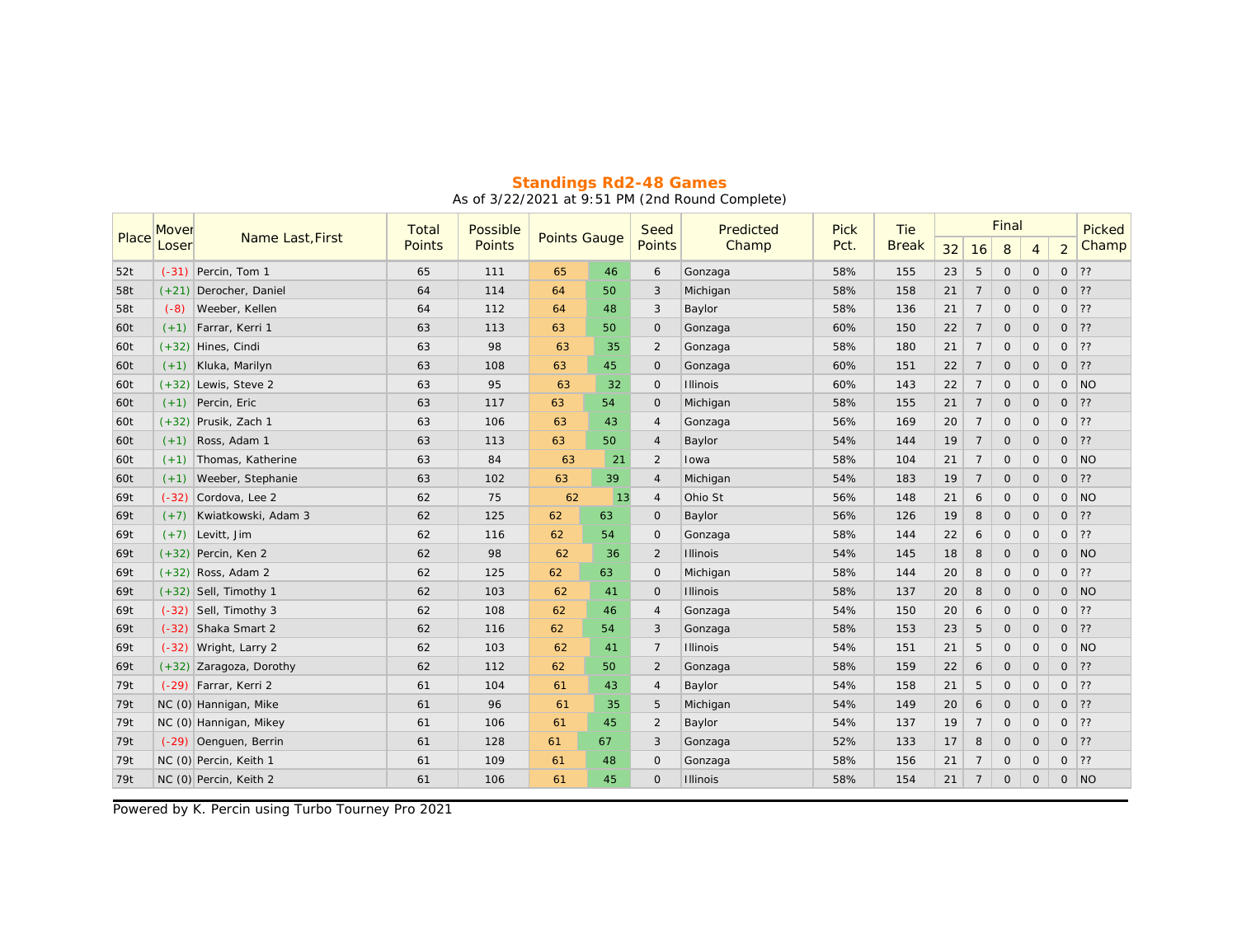|       | Mover   | Name Last, First           | Total         | Possible | <b>Points Gauge</b> |    | Seed           | Predicted       | <b>Pick</b> | Tie          |    |                | Final   |              | Picked         |           |
|-------|---------|----------------------------|---------------|----------|---------------------|----|----------------|-----------------|-------------|--------------|----|----------------|---------|--------------|----------------|-----------|
| Place | Loser   |                            | <b>Points</b> | Points   |                     |    | Points         | Champ           | Pct.        | <b>Break</b> | 32 | 16             | 8       | 4            | $\overline{a}$ | Champ     |
| 79t   | $(-29)$ | Weeber, Maa                | 61            | 95       | 61                  | 34 | $\overline{4}$ | Gonzaga         | 56%         | 175          | 22 | 5              | $\circ$ | $\circ$      | $\circ$        | 22        |
| 86t   | $(-25)$ | Beaudoin, Larry            | 60            | 91       | 60                  | 31 | $\circ$        | Michigan        | 58%         | 119          | 22 | 6              | $\circ$ | $\circ$      | $\circ$        | 22        |
| 86t   | $(-25)$ | Cordova, Lee 1             | 60            | 95       | 60                  | 35 | $\overline{4}$ | Michigan        | 54%         | 133          | 20 | 6              | $\circ$ | $\mathbf 0$  | $\circ$        | 22        |
| 86t   | $(+6)$  | Gregor, Joe                | 60            | 72       | 60                  | 12 | $\mathbf{O}$   | Iowa            | 56%         | 175          | 19 | 8              | $\circ$ | $\circ$      | $\circ$        | N         |
| 86t   |         | $(-25)$ Karl O-1           | 60            | 113      | 60                  | 53 | $\circ$        | Michigan        | 58%         | 144          | 22 | 6              | $\circ$ | $\circ$      | $\circ$        | 22        |
| 86t   | $(-25)$ | Percin, Brandon            | 60            | 101      | 60                  | 41 | $\circ$        | <b>Illinois</b> | 58%         | 153          | 22 | 6              | $\circ$ | $\circ$      | $\circ$        | NO        |
| 86t   | $(+6)$  | Percin, Renee              | 60            | 103      | 60                  | 43 | 0              | Michigan        | 54%         | 152          | 18 | 8              | $\circ$ | $\circ$      | $\circ$        | 22        |
| 86t   | $(+6)$  | Percin, Tom 2              | 60            | 86       | 60                  | 26 | 3              | <b>Illinois</b> | 54%         | 147          | 19 | $\overline{7}$ | $\circ$ | $\circ$      | $\circ$        | NO        |
| 86t   | $(-25)$ | Quinn, Joann               | 60            | 110      | 60                  | 50 | $\overline{4}$ | Michigan        | 54%         | 144          | 20 | 6              | $\circ$ | $\circ$      | $\circ$        | 22        |
| 86t   | $(+6)$  | Stancato, Kevin            | 60            | 100      | 60                  | 40 | $\circ$        | Gonzaga         | 58%         | 156          | 22 | 6              | $\circ$ | $\circ$      | $\circ$        | 22        |
| 95t   | $(+23)$ | Beaudoin, Joey             | 59            | 100      | 59                  | 41 | 5              | Gonzaga         | 52%         | 134          | 19 | 6              | $\circ$ | $\circ$      | $\circ$        | 22        |
| 95t   | $(+6)$  | Kroll, Emma                | 59            | 117      | 59                  | 58 | $\circ$        | Baylor          | 56%         | 147          | 20 | $\overline{7}$ | $\circ$ | $\circ$      | $\circ$        | 22        |
| 95t   | $(-19)$ | Weeber, Vicki              | 59            | 105      | 59                  | 46 | $\overline{2}$ | Gonzaga         | 54%         | 145          | 21 | 5              | $\circ$ | $\circ$      | $\circ$        | 22        |
| 95t   | $(+6)$  | Werdehoff, Charles         | 59            | 91       | 59                  | 32 | $\overline{2}$ | <b>Illinois</b> | 54%         | 163          | 19 | $\overline{7}$ | $\circ$ | $\circ$      | 0              | <b>NO</b> |
| 95t   | $(+6)$  | Wright, Larry 1            | 59            | 118      | 59                  | 59 | $\overline{2}$ | Gonzaga         | 54%         | 159          | 19 | $\overline{7}$ | $\circ$ | $\circ$      | $\circ$        | 22        |
| 100t  | $(-21)$ | Estrada, Matt              | 58            | 95       | 58                  | 37 | $\overline{4}$ | <b>Illinois</b> | 50%         | 162          | 18 | 6              | $\circ$ | $\mathbf{O}$ | $\circ$        | <b>NO</b> |
| 100t  |         | $(+22)$ Fitzsimmons, Jerry | 58            | 93       | 58                  | 35 | 0              | Alabama         | 56%         | 161          | 21 | 6              | $\circ$ | $\mathsf{O}$ | 0              | 22        |
| 100t  |         | $(-21)$ Karl O-3           | 58            | 97       | 58                  | 39 | $\mathsf{O}$   | Baylor          | 56%         | 155          | 21 | 6              | $\circ$ | $\circ$      | $\circ$        | 22        |
| 100t  |         | $(+22)$ Kluka, (Dad)       | 58            | 114      | 58                  | 56 | $\mathsf{O}$   | Gonzaga         | 54%         | 174          | 18 | 8              | $\circ$ | $\circ$      | $\circ$        | 22        |
| 100t  | $(+9)$  | Kwiatkowski, Adam 1        | 58            | 92       | 58                  | 34 | $\overline{2}$ | Michigan        | 50%         | 126          | 16 | 8              | $\circ$ | $\circ$      | $\Omega$       | 22        |
| 100t  | $(-21)$ | Kwiatkowski, Adam 2        | 58            | 112      | 58                  | 54 | $\circ$        | Gonzaga         | 56%         | 126          | 21 | 6              | $\circ$ | $\circ$      | $\circ$        | 22        |
| 100t  |         | $(+9)$ Meier, Josh         | 58            | 116      | 58                  | 58 | $\circ$        | Gonzaga         | 54%         | 140          | 18 | 8              | $\circ$ | $\circ$      | $\circ$        | 22        |
| 100t  | $(-21)$ | Owens, Chris               | 58            | 103      | 58                  | 45 | $\circ$        | Gonzaga         | 54%         | 105          | 20 | 6              | $\circ$ | $\circ$      | $\circ$        | 22        |
| 100t  |         | $(+22)$ Schick, Kelly      | 58            | 88       | 58                  | 30 | $\circ$        | Michigan        | 52%         | 150          | 17 | 8              | $\circ$ | $\circ$      | $\circ$        | 22        |
| 100t  |         | $(-21)$ Sell, Chuck 2      | 58            | 99       | 58                  | 41 | 2              | <b>Illinois</b> | 54%         | 151          | 20 | 6              | $\circ$ | $\circ$      | $\circ$        | N         |
| 110t  |         | (-18) Armstead, Aaron      | 57            | 101      | 57                  | 44 | 3              | Gonzaga         | 52%         | 165          | 19 | 6              | $\circ$ | $\circ$      | $\circ$        | ?         |
| 110t  |         | $(+17)$ Barnes, Bill       | 57            | 107      | 57                  | 50 | $\circ$        | Gonzaga         | 54%         | 157          | 19 | $\overline{7}$ | $\circ$ | $\mathsf{O}$ | $\circ$        | 22        |
| 110t  |         | $(+3)$ Cassar, Matt 2      | 57            | 115      | 57                  | 58 | 2              | Gonzaga         | 52%         | 157          | 18 | $\overline{7}$ | $\circ$ | $\circ$      | $\circ$        | 22        |